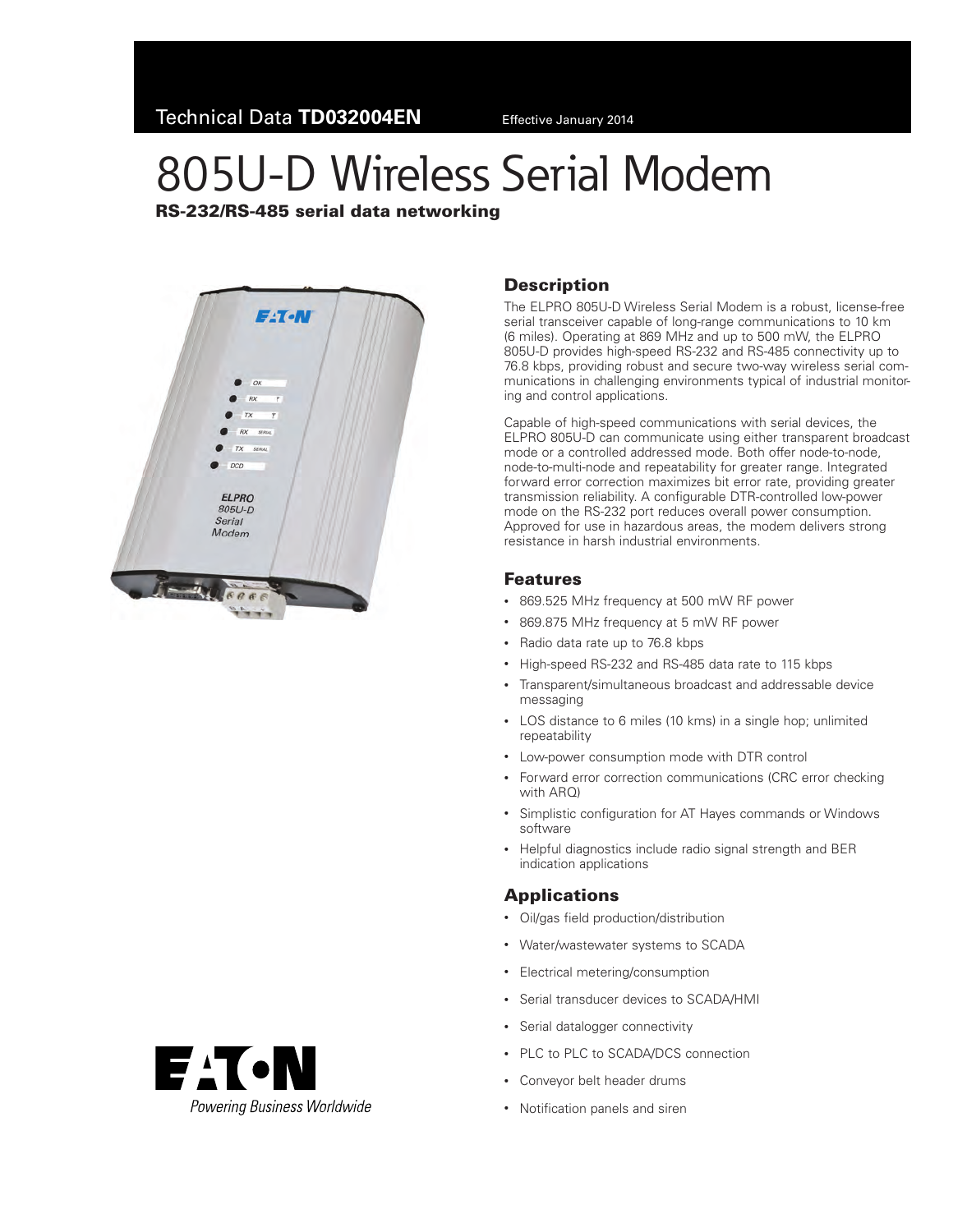# **Specifications**

| <b>SPECIFICATION</b>                  | <b>DESCRIPTION</b>                                                                      |  |  |
|---------------------------------------|-----------------------------------------------------------------------------------------|--|--|
| <b>Transmitter and Receiver</b>       |                                                                                         |  |  |
| Frequency                             | 869.525 MHz, 869.875 MHz                                                                |  |  |
| Transmit power                        | 500 mW, 5 mW                                                                            |  |  |
| Transmission                          | Direct frequency shift keying (DFSK)                                                    |  |  |
| Modulation                            | Frequency shift keying                                                                  |  |  |
| Receiver sensitivity                  | $-106$ dBm $@$ 14.4 kbps, $-105$ dBm $@$ 38.4 kbps<br>$-103$ dBm $@$ 76.8 kbps (1% FER) |  |  |
| Channel spacing                       | Single 250 kHz channel                                                                  |  |  |
| Data rate                             | 14.4–76.8 kbps                                                                          |  |  |
| Range (LoS)                           | 6 miles (10 kms) @ 500 mW ①                                                             |  |  |
| Antenna connector                     | 1 x female SMA standard polarity                                                        |  |  |
| <b>Serial Port</b>                    |                                                                                         |  |  |
| <b>RS-232</b>                         | DB9 female DCE; RTS/CTS/DTR/DCD (hardware<br>signals provided)                          |  |  |
| <b>RS-485</b>                         | 2-pin terminal block (max. distance 4000' (1.2 km), non-<br>isolated)                   |  |  |
| Data rate (bps)                       | 1.2 kbps to 115.2 kbps, configurable                                                    |  |  |
| Serial settings                       | 7/8 data bits, stop/start/parity, configurable                                          |  |  |
| <b>Protocols and Configuration</b>    |                                                                                         |  |  |
| System address                        | Configurable 8-bit value (0-255)                                                        |  |  |
| Protocols supported                   | Operating mode, radio, and serial settings                                              |  |  |
| User configuration                    | Windows software or AT Hayes commands via serial port                                   |  |  |
| <b>LED Indicators and Diagnostics</b> |                                                                                         |  |  |
| <b>LED</b> indicators                 | Power/OK, radio TX/RX, serial TX/RX, DCD                                                |  |  |
| Reported diagnostics                  | RSSI measurements (dBm), bit error ratio (BER)                                          |  |  |
| <b>Compliance</b>                     |                                                                                         |  |  |
| <b>EMC</b>                            | EN 301 489-3                                                                            |  |  |
| RF (radio)                            | EN 300 220-2                                                                            |  |  |
| Hazardous area                        | ATEX Zone 2                                                                             |  |  |
| Safety                                | EN60950-1                                                                               |  |  |
| General                               |                                                                                         |  |  |
| Size                                  | 4.5" x 6.7" x 1.2" (114 mm x 140 mm x 30 mm)                                            |  |  |
| Housing                               | Powder-coated aluminum                                                                  |  |  |
| Mounting                              | DIN rail                                                                                |  |  |
| Terminal blocks                       | Removable, max. conductor 14 AWG, 0.09 in. <sup>2</sup> (2.5 mm <sup>2</sup> )          |  |  |
| Temperature rating                    | $-40$ to +140°F (-40 to +60°C)                                                          |  |  |
| Humidity rating                       | 0-99% RH noncondensing                                                                  |  |  |
| Weight                                | 1.1 lbs (0.5 kg)                                                                        |  |  |
| <b>Power Supply</b>                   |                                                                                         |  |  |
| Nominal supply                        | 10-30 Vdc, under/over voltage protection                                                |  |  |
| Average current draw                  | 70 mA @ 12V (idle), 50 mA @ 24V (idle)                                                  |  |  |
| Transmit current draw                 | 350 mA @ 12V (1W), 250 mA @ 24V (1W)                                                    |  |  |

## **Ordering**

| PRODUCT CODE DESCRIPTION |                       | <b>FREQUENCY RF POWER</b> |                  |
|--------------------------|-----------------------|---------------------------|------------------|
| 805U-D-868-500M          | Wireless serial modem | 869 525 MHz               | $500 \text{ mW}$ |
| 805U-D-868-5mW           | Wireless serial modem | 869 875 MHz               | $5 \text{ mW}$   |

**Note:** Available RF power and frequency may vary depending on country of application.

#### **Accessories**

| <b>PRODUCT CODE</b>      | <b>DESCRIPTION</b>                                                                | <b>DATA SHEET</b>                      |
|--------------------------|-----------------------------------------------------------------------------------|----------------------------------------|
| <b>Antennas 900 MHz</b>  |                                                                                   |                                        |
| DG800-1                  | Whip antenna, SMA male, angle bracket,<br>-2 dBi gain, 3' (1m) coaxial cable      | TD032046EN                             |
| WH900-SMA                | Whip antenna, SMA male, -2 dBi gain                                               | TD032045EN                             |
| CFD890EL                 | Dipole antenna, SMA male, mounting bracket, 2<br>dBi gain, 16' (5m) coaxial cable | TD032048EN                             |
| SG900FL                  | Collinear antenna, N-type female, 5 dBi gain                                      | TD032049EN                             |
| SG900-6                  | Collinear antenna, N-type female, 8- dBi gain                                     | TD032050EN                             |
| YU6-870                  | Yagi antenna, N-type female, 9 dBi gain                                           | TD032042EN                             |
| YU16-870                 | Yagi antenna, N-type female, 15 dBi gain                                          | TD032051EN                             |
| Cables                   |                                                                                   |                                        |
| CC3/10/20-SMA            | Coaxial cable kit, 9.8' (3m)/ 32' (10m)/65' (20m),<br>N-type to SMA               | TD032019EN<br>TD032020FN<br>TD032021EN |
| CCTAIL-SMA-F/M           | Coaxial cable tail, 24" (600 mm), SMA to N-type,<br>female/male                   | TD032023EN                             |
| SER-DB9                  | Serial RS-232 cable, DB-9 male to DB-9 female<br>straight-through                 | TD032026EN                             |
| <b>Surge Diverters</b>   |                                                                                   |                                        |
| CSD-SMA-2500             | SMA surge diverter for use with<br>CC10/CC20-SMA                                  | TD032030EN                             |
| CSD-N-6000               | Coaxial surge diverter, bulkhead N-type female<br>to N-tvpe female                | TD032031EN                             |
| MA15/D/1/S1              | Power supply surge diverter, 240 Vac/15A                                          | TD032029EN                             |
| <b>IOP32D</b>            | Signal surge diverter, 2 x 2-wire/1 x 4-wire                                      | TD032032EN                             |
| <b>Power Supplies</b>    |                                                                                   |                                        |
| PS-DINAC-12DC-OK         | DIN rail power supply; 100-250 Vac,<br>12 Vdc/2.5A                                | TD032033EN                             |
| <b>PSG60E</b>            | DIN rail power supply, 85-264 Vac, 24 Vdc/2.5A                                    | TD032034EN                             |
| <b>Mounting Brackets</b> |                                                                                   |                                        |
| BR-COL-KIT               | Mounting bracket kit for diplole and<br>collinear antennas                        | TD032071EN                             |
| BR-YAG-KIT               | Mounting bracket kit for Yagi antenna                                             | TD032072EN                             |

**Note:** Specifications are subject to change.

 $\mathbb O$  Typical maximum line-of-sight range